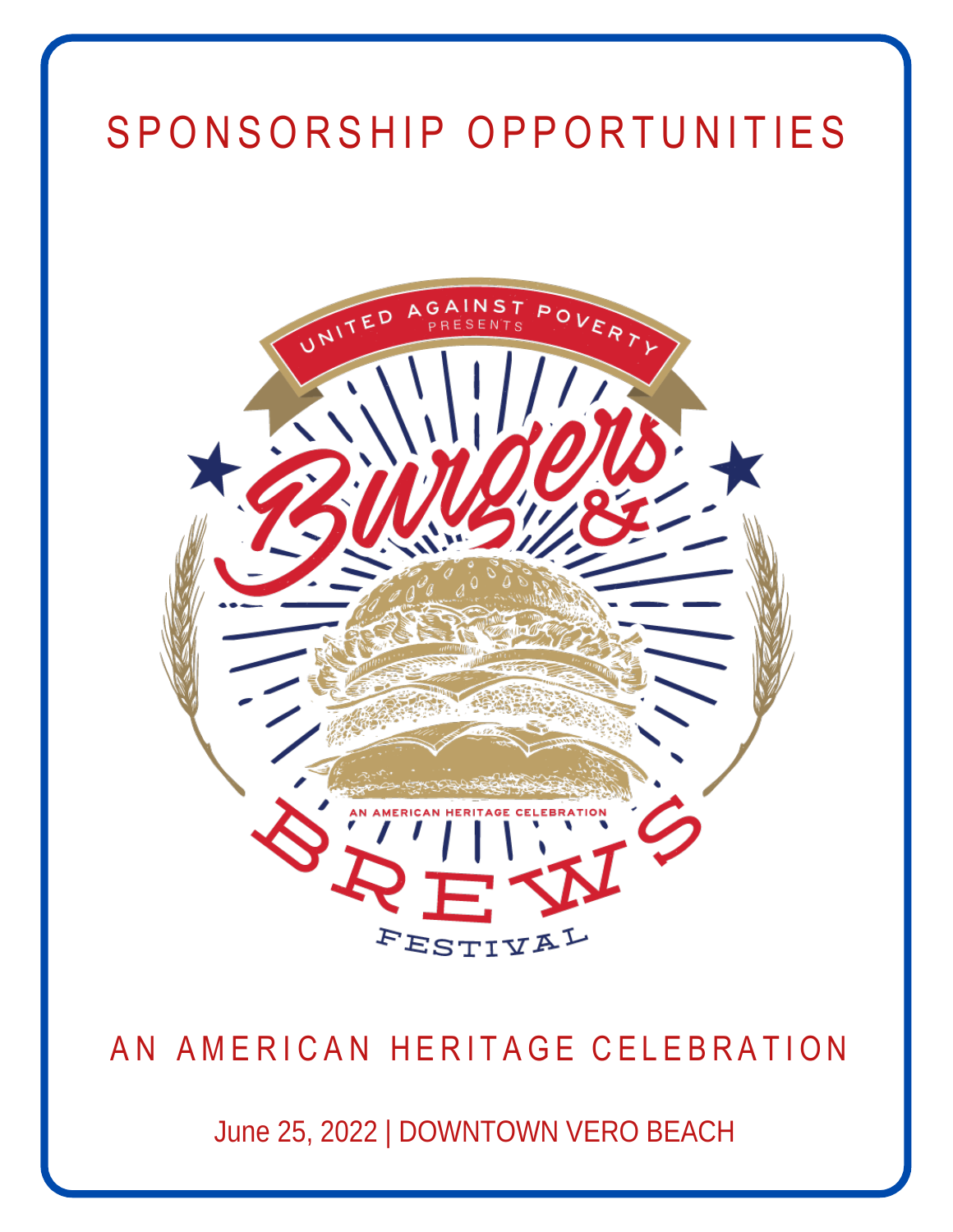#### PRESENTING SPONSOR - \$ 10,000 - EXCLUSIVE

- Entire event branded "Presented by "your company"
- Logo posted on all advertising materials, website, e-blasts, all event banners, event t-shirt, and social media
- News release with photo announcing sponsorship
- 10 VIP Passes with reserved seating
- 10 Best Burger in Indian River Competition Punch Cards
- 10 Burgers & Brews event t-shirts
- (2) 10 X 10 booth spaces in prime location
- Exclusive distribution and sponsorship rights

## STAGE SPONSOR - \$ 7,500 - EXCLUSIVE

- Custom banner over main stage with company logo
- Logo on poster, website, stage banner, main event banner, e-blasts, event t-shirt, and social media
- Mention in event news release
- 8 VIP Passes with reserved seating
- 8BestBurgerinIndianRiverCompetition PunchCards
- 8 Burgers & Brews event t-shirts
- 10 X 10 booth spaces in prime location
- Exclusive distribution and sponsorship rights

## RED, WHITE & BREWS SPONSOR - \$ 5,000 - EXCLUSIVE

- Exclusive supplier of all brews at event
- Logo posted on all advertising materials, website, all event signage, event t-shirt,  $\tt FESTTV$ and social media
- Mentionineventnews release
- 8 VIP Passes with reserved seating
- 8BestBurgerinIndianRiverCompetition PunchCards
- 8 Burgers & Brews event t-shirts
- 10 X 10 booth spaces in prime location
- Exclusive distribution and sponsorship rights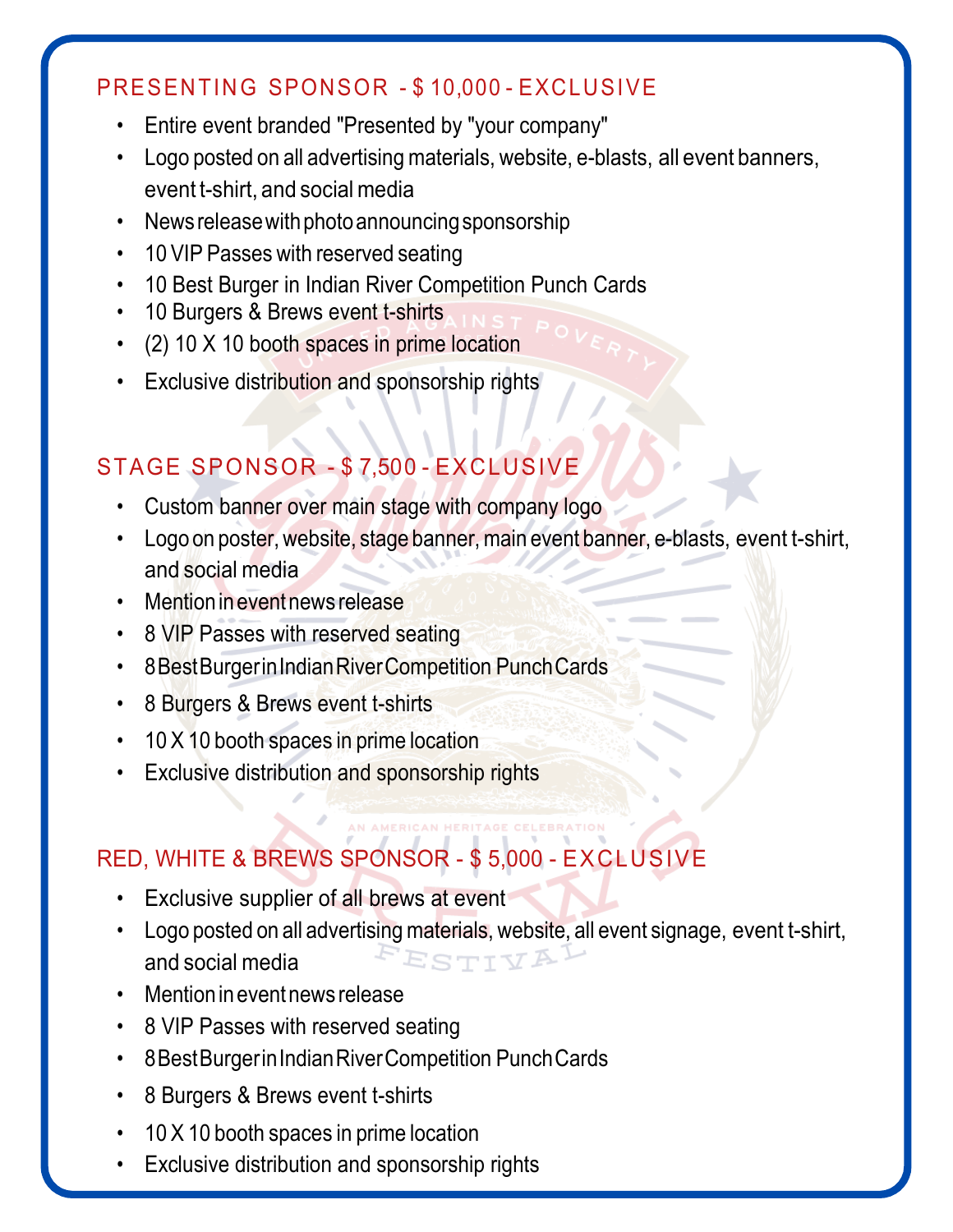#### VIP LOUNGE SPONSOR - \$ 5,000 - EXCLUSIVE

- Logo posted on VIP Lounge banners, event poster, website, e-blasts, event tshirt, and social media
- Mention in event news release
- 8 VIP Passes with reserved seating
- 8BestBurgerinIndianRiverCompetition PunchCards
- 8 Burgers & Brews event t-shirts
- 10 X 10 booth spaces in prime location
- Exclusive distribution and sponsorship rights

## BEST BURGER COMPETITION SPONSOR - \$3,000 – EXCLUSIVE

- BestBurgerinIndianRiverCompetitionbranded-"Fueledby(yourcompany)"
- Logo posted on poster, website, e-blasts, event t-shirt, and social media
- Mention in event news release
- 6 VIP Passes with reserved seating
- 6BestBurgerinIndianRiverCompetition PunchCards
- 6 Burgers & Brews event t-shirts
- 10 X 10 booth spaces in prime location
- Exclusive distribution and sponsorship rights

## KID'S ZONE SPONSOR-\$2,000

- Kid's Zone branded "Sponsored by (your company)
- Logo posted on poster, website, e-blasts, event t-shirt, and social media
- Mention in event news release
- 5 VIP Passes with reserved seating  $\Box$
- 5BestBurgerinIndianRiverCompetition PunchCards
- 5 Burgers & Brews event t-shirts
- 10 X 10 booth spaces in prime location
- Exclusive distribution and sponsorship rights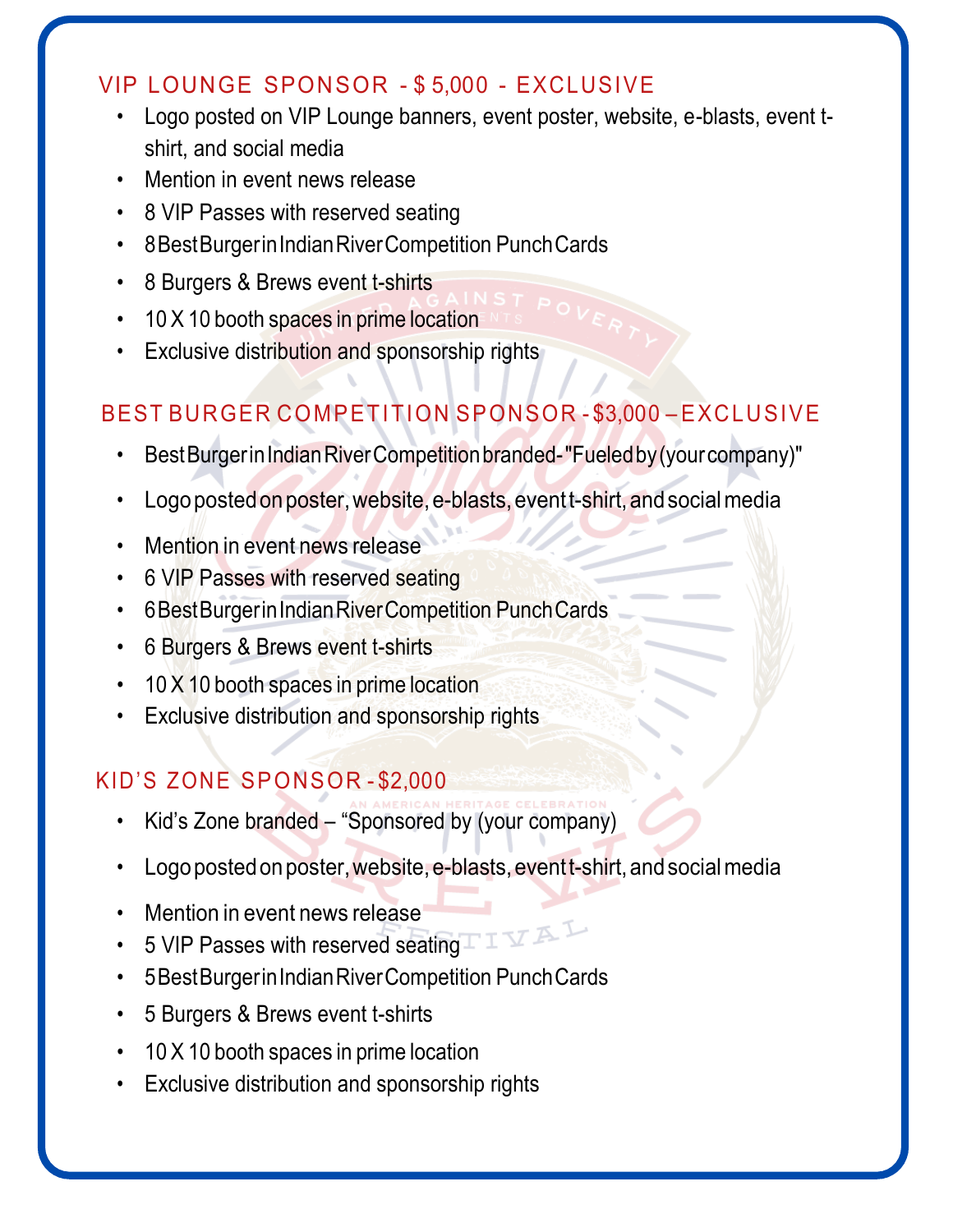#### DRUMS & BUGLES SPONSOR - \$ 1,500

- Listing on poster, website, e-blasts, event t-shirt, and social media
- Logo on main event banner and check in signs
- Mention in event news release
- 4 VIP Passes with reserved seating
- 4 Best Burger in Indian River Competition Punch Cards
- 4 Burgers & Brews event t-shirts
- 10 X 10 booth spaces in prime location

### LET FREEDOM RING SPONSOR - \$ 750

• Listing on poster, website, check in signs, socialmedia, and e-blasts

ESTI

- 2 VIP Passes with reserved seating
- 2 Best Burger in Indian River Competition Punch Cards
- 2 Burgers & Brews event t-shirts

#### STARS & STRIPES SPONSOR - \$ 500

- Listing on check in signs, and website
- 2 Best Burger in Indian River Competition Punch Cards
- 2 Burgers & Brews event t-shirts